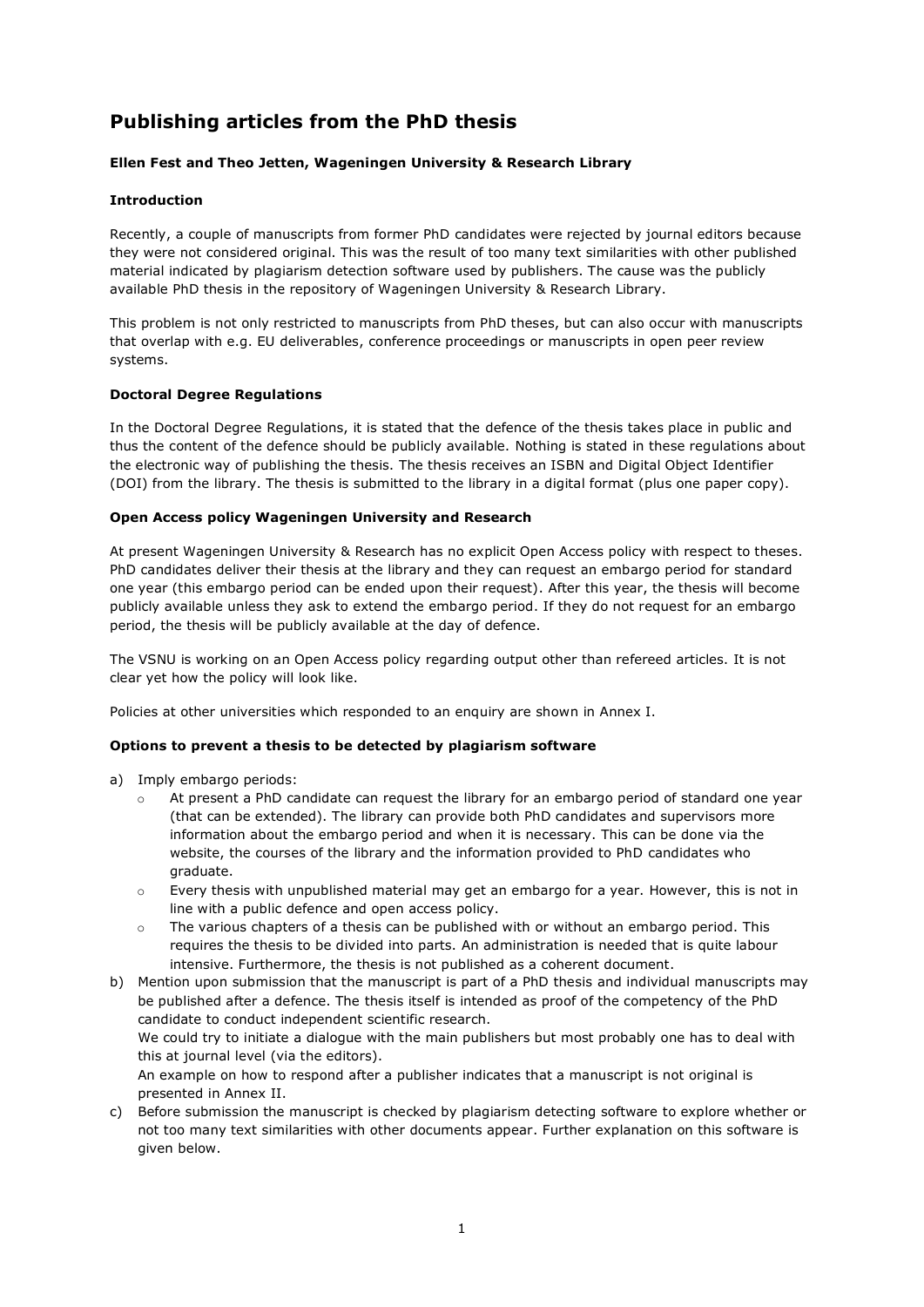#### **Plagiarism detecting software**

In our institution, this kind of the plagiarism detection software TurnitIn is available within BlackBoard. Staff that is enrolled in a course can use the software in an existing course. Staff that doesn't have access to BlackBoard, can ask for a standalone version of the software (via the Library: Fenna Onderstal).

The use of this software and interpretation of the results requires some experience. The library can support staff when using the software and incorporate this software in courses.

The supplier of TurnitIn also provides a more extended software package called IThenticate. In our opinion there's no reason to switch to this extended software. However, we might investigate this further. Furthermore, there will be costs related to an IThenticate licence.

| <b>IThenticate</b><br>Faculty, researchers,<br>corporations, governments |
|--------------------------------------------------------------------------|
|                                                                          |
|                                                                          |
| <b>Published Works</b>                                                   |
| <b>Document Management</b>                                               |
|                                                                          |
|                                                                          |
|                                                                          |
|                                                                          |
|                                                                          |
|                                                                          |
|                                                                          |

Box: IThenticate versus TurnitIn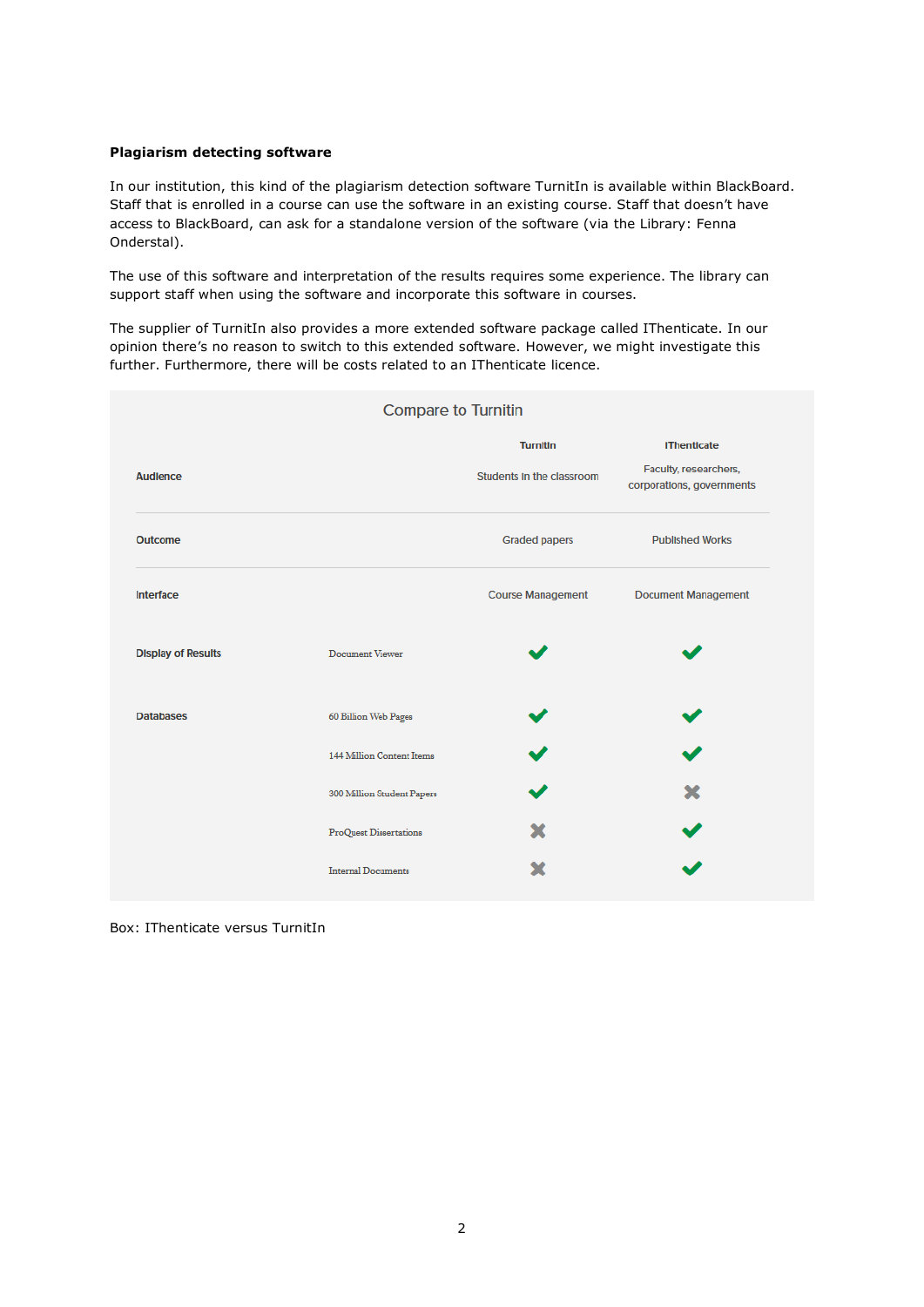# **Annex I Regulations at other Dutch Universities / Libraries**

# **Maastricht University**

In Maastricht, they recently changed their procedure regarding making thesis publicly available. Before the PhD candidate could indicate whether their thesis could be publicly available. But they dealt with two cases in which an unpublished manuscript from the thesis was rejected by the journal because it was already published on the web.

In the new procedure, the supervisor indicates which parts/chapters of the thesis can't be made public. These parts will be embargoed for 1 year (standard). At the end of that year the University Library contacts the supervisor to check whether the embargoed parts have yet been published. If they have been published, these parts also become public. If not, then the embargo can be extended for another year.

#### **Academic Medical Centre (Amsterdam)**

At the AMC, they also experienced the same problems. Sometimes it helped that after a rejection the library also performed a scan and interpreted the results. They more and more set an embargo on individual chapters of a thesis.

#### **University of Amsterdam**

At the UvA they explicitly ask in the license agreement (compulsory) whether any parts of the thesis need an embargo. The maximum embargo period is 2 years and they can extend the period. The license agreement can be found here: http://uba.uva.nl/diensten/citeren-en-publiceren/proefschriftpubliceren/proefschrift-publiceren.html (page 3 on top).

The UvA seems to have a small amount of thesis that are fully open.

# **Technical University Eindhoven**

The Board of Doctoral Graduations has stipulated that as from 1 September 2015 all dissertations should be freely available to the public, unless the graduate has obtained prior approval from the dean of his/her department to deviate from this rule.

Valid reasons for imposing a temporary embargo are:

- Chapters from your dissertation are still to be published separately as journal articles
- A patent is to be applied for based on research results described in the dissertation
- A dissertation is to be published as a commercial edition

#### **Free University Amsterdam**

A PhD candidate indicates per chapter:

1) No embargo (thesis published 28 days before graduation)

2) Embargo, PhD candidate choses publication date (6 months, 1 year, 2 year, fixed date after publication article)

3) Embargo if chapter not yet published (6 months, 1 year, 1.5 year after graduation)

The candidate receives a reminder two weeks before a chapter is published.

#### **University Twente**

The PhD candidate indicates whether or not an embargo for a thesis is needed. If yes the embargo period is mentioned.

Before the end of the embargo period the library contacts the PhD candidate to ecxplore whether or not the thesis can become public.

#### **University of Groningen**

PhD candidates indicate which chapter will be published (submitted or in preparation). These chapters will have an embargo period of one year. In case this needs to be extended the PhD candidate has to contact the library.